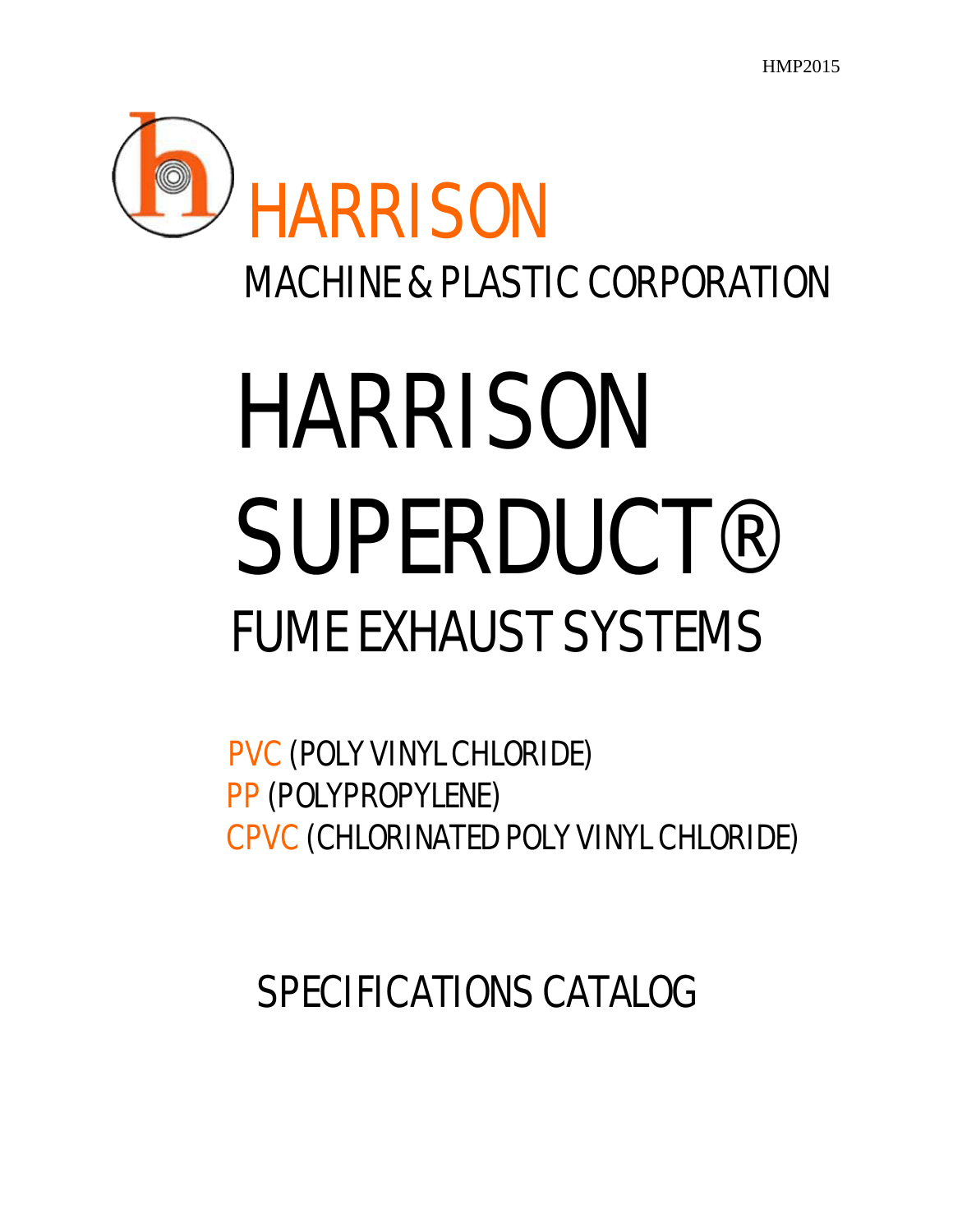

## **Table of Contents**

## Description Page No.

| <b>Introduction</b>                                                                                   | 3      |                |
|-------------------------------------------------------------------------------------------------------|--------|----------------|
| <b>PVC Duct Physical Properties</b>                                                                   | 4, 5   |                |
| <b>PVC Sheet Physical Properties</b>                                                                  | 6      |                |
| <b>CPVC Duct Physical Properties</b>                                                                  | 7,8    |                |
| <b>CPVC Sheet Physical Properties</b>                                                                 | 9      |                |
| <b>HARRISON SUPERDUCT<sup>®</sup> Installation</b>                                                    | 10     |                |
| General                                                                                               | 10     |                |
| <b>Solvent Cement Welding</b>                                                                         | 10, 11 |                |
| <b>Hot Air Welding</b>                                                                                | 11     |                |
| <b>Hangers and Supports</b>                                                                           | 11     |                |
| <b>Application Guidelines</b>                                                                         | 11     |                |
| <b>Suggested Standard Product</b><br><b>Specification for PVC and CPVC</b><br>(CORZAN®) Round Ducting | 12     |                |
| <b>Manufacturing &amp; Sales Office:</b>                                                              |        | $\overline{2}$ |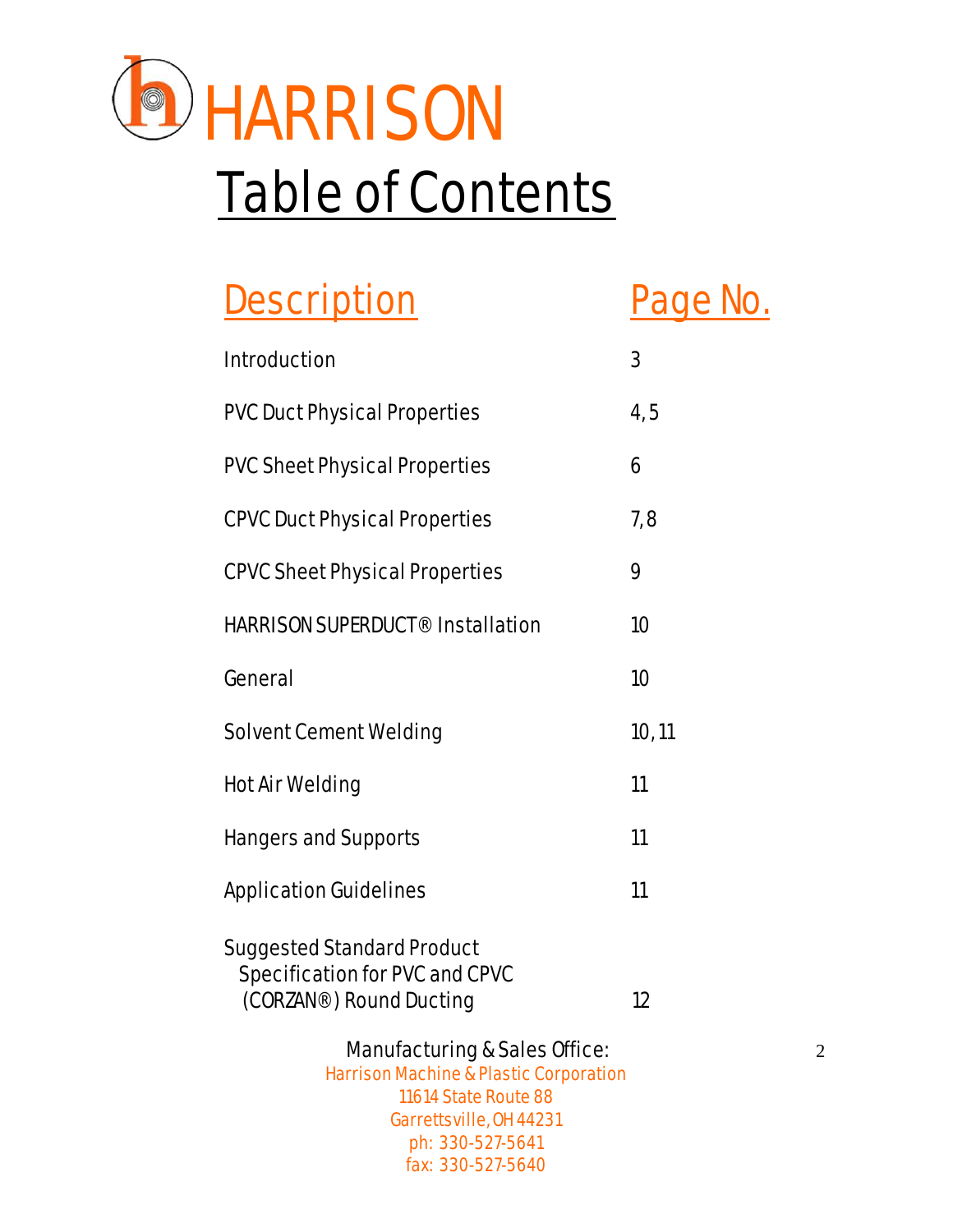

## An Introduction to HARRISON

Harrison Machine and Plastic Corporation, currently has two major fabrication and distribution facilities: Garrettsville, OH, and Clover SC.

At these manufacturing plants, plastic materials in the form of pipe, duct, sheet and profile are cut, bent, drilled, machined, heat formed and welded into products for corrosion resistant fume and fluid handling systems. In the case of corrosive fume handling systems Harrison fabricates and supplies complete systems consisting of tanks, fume collection hoods, scrubbers, mist eliminators, fans and the duct and duct fittings required to interconnect these components.

For many years Harrison has also been a large supplier of fabricated fittings, both pressure and non-pressure for use in DWV (drain-waste-vent) water systems and in demanding chemical waste, service and process lines of industry. All Harrison facilities maintain significant inventories of PVC, CPVC and PP (Polypropylene) pipe and duct. Relative to PVC, Harrison specializes in furnishing immediate availability of large diameter pipe and fittings.

Harrison takes pride in its long term reputation as an innovator and service oriented manufacturer of quality plastic fabrications as well as its role as a distributor of plastic pipe, duct and fittings.

This catalog refers specifically to the HARRISON SUPERDUCT® product line (duct and duct fittings).

### HARRISON SUPERDUCT®

HARRISON SUPERDUCT® offers a complete range of fittings for the installation of venting and fume scrubbing systems. The product line is comprised of process tanks, fume collectors and scrubbers, mist eliminators, duct and associated duct fittings (available with either socket (belled) ends of plain end).

While Harrison is the fabricator of these fittings, the intent of this catalog is to provide a basic understanding of the methods by which items are selected and assembled to provide a controlled pathway from fume collection to processing at the scrubber and on through to the exhaust rain cap.

Harrison can also provide PVC & CPVC rectangular duct systems, as well as those fabricated in Polypropylene which are considered "custom" systems. Please contact us for specific details. Fittings conforming to SMACNA thermoplastic construction specifications are also available on a custom basis.

HARRISON SUPERDUCT® is a time-proven system that requires fewer fittings and connections resulting in reduced installation cost and complexity. Most components are supplied from stock to speed delivery.

#### Manufacturing & Sales Office: 3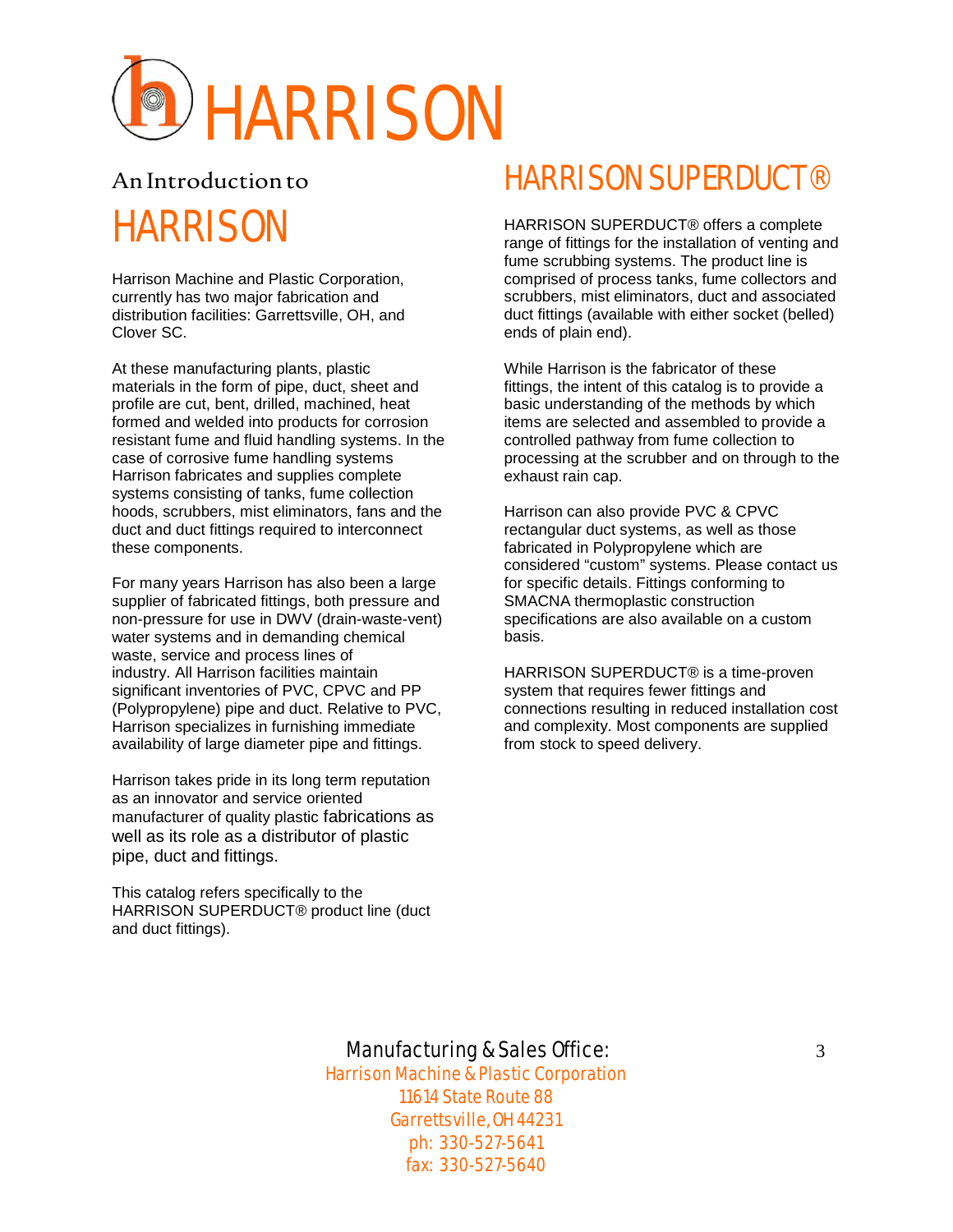

## **SUPERDUCT®**

## PVC DUCT PHYSICAL PROPERTIES

#### **Standard specifications for Harrison rigid PVC duct, pipe, fittings and fabrication.**

**PIPE/DUCT & FITTINGS: PVC ASTM-D-1784, Cell Class 12454-B**

| <b>PROPERTY</b>                                                                   | <b>VALUE</b>         | <b>ASTM TEST METHOD</b> |
|-----------------------------------------------------------------------------------|----------------------|-------------------------|
| <u>General</u>                                                                    |                      |                         |
| <b>Cell Classification</b>                                                        | 12454                | ASTM D1784              |
| Maximum Service Temp.                                                             | $140^{\circ}$ F      |                         |
| Color                                                                             | Dark Gray            |                         |
| Specific Gravity, (g/cu.cm @73°F)<br>Water Absorption % Increase 24 hrs @         | $1.40 \pm 0.02$      | ASTM D792               |
| 25°C                                                                              | 0.05                 | ASTM D570               |
| Hardness, Rockwell                                                                | 110-120              | <b>ASTM D785</b>        |
| Poisson's Ratio @ 73°F                                                            | 0.410                |                         |
| <b>Hazen-Williams Factor</b>                                                      | $C = 150$            |                         |
| <u>Mechanical</u>                                                                 |                      |                         |
| Tensile Strength, psi @73°F                                                       | 7,450                | ASTM D638               |
| Tensile Modulus of Elasticity, psi @ 73°F                                         | 420,000              | ASTM D638               |
| Flexural Strength, psi @ 73°F                                                     | 14,450               | ASTM D790               |
| Flexural Modulus, psi @ 73°F                                                      | 360,000              | ASTM D790               |
| Compressive Strength, psi @ 73°F                                                  | 9,600                | ASTM D695               |
| Izod Impact, notched ft-Ib/in @ 73°F                                              | 0.75                 | ASTM D256               |
| <b>Thermal</b>                                                                    |                      |                         |
| Coefficient of Linear Expansion (in/in/°F)<br>Coefficient of Thermal Conductivity | $2.9 \times 10^{-5}$ | ASTM D696               |
| $(Cal.)(cm)/(cm2)(Sec.)(°C)$                                                      | $3.5 \times 10^{-4}$ |                         |
| BTU/in/hr/ft <sup>2</sup> /°F                                                     | 1.02                 | ASTM C177               |
| Watt/m/°K                                                                         | 0.147                |                         |
| Heat Deflection Temp. Under Load (264 psi,                                        |                      |                         |
| annealed)                                                                         | 170                  | ASTM D648               |
| Specific Heat, Cal./°C/gm                                                         | 0.25                 | ASTM D2766              |

#### Manufacturing & Sales Office: 4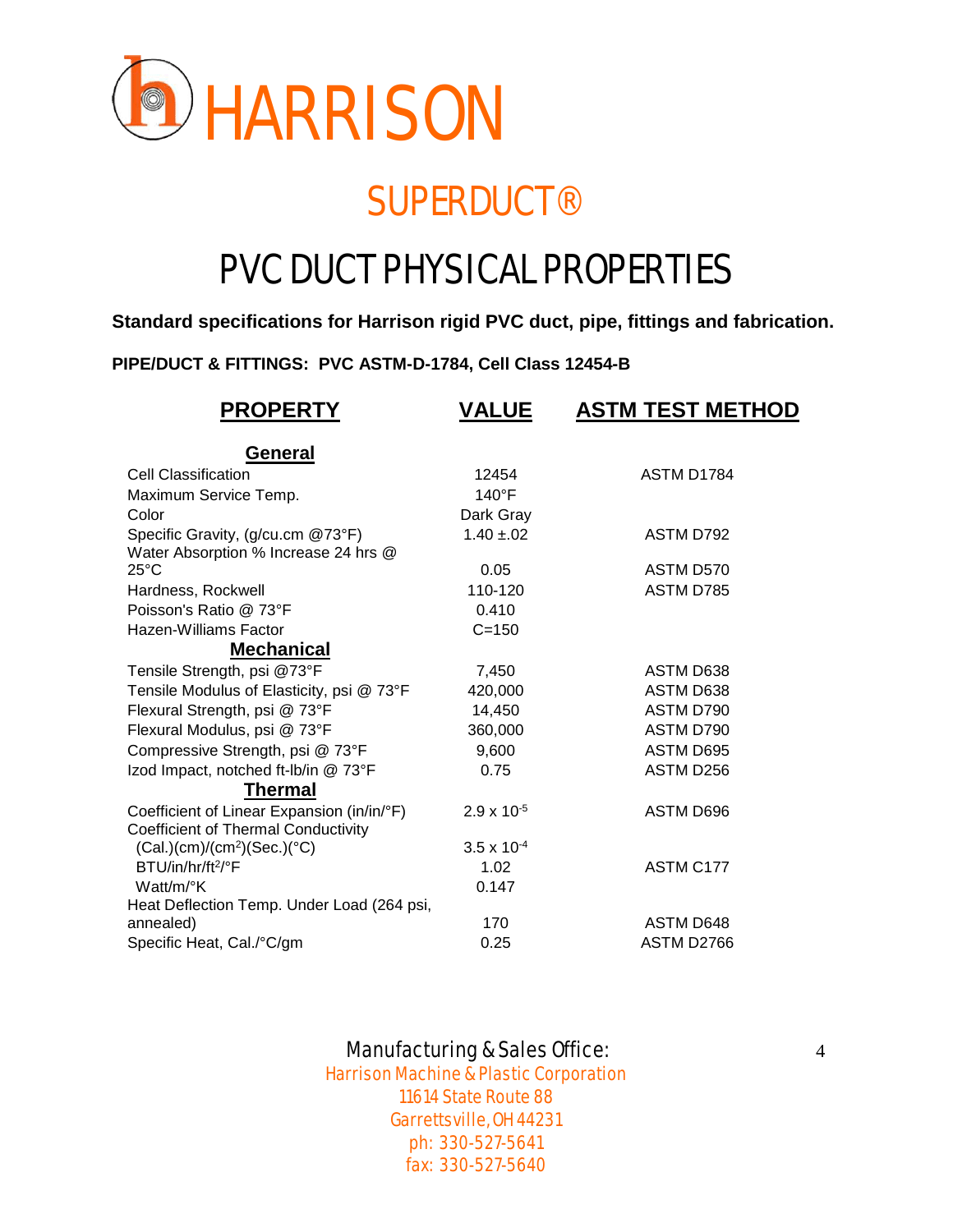

#### **Electrical**

| Dielectric Strength, volts/mil    | 1,413                | ASTM D <sub>149</sub> |
|-----------------------------------|----------------------|-----------------------|
| Dielectric Constant, 60HZ, 30°F   | 3.7                  | ASTM D <sub>150</sub> |
| Volume Resistivity, ohm/cm @ 95°C | $1.2 \times 10^{12}$ | ASTM D257             |
| Pipe is non-electrolytic          |                      |                       |
| <b>Fire Performance</b>           |                      |                       |
| <b>Flammability Rating</b>        | $V-0$                | <b>UL-94</b>          |
| <b>Flame Spread Index</b>         | $<$ 10               |                       |
| <b>Flame Spread</b>               | $0 - 25$             | <b>ULC</b>            |
| <b>Smoke Generation</b>           | 80-225               | <b>ULC</b>            |
| Flash Ignition Temp.              | 730°F                |                       |
| Average Time of Burning (sec.)    | $<$ 5                | ASTM D635             |
| Average Extent of Burning (mm)    | ~10                  |                       |
|                                   | Self                 |                       |
| Burning Rate (in/min)             | Extinguishing        |                       |
| Softening Starts (approx.)        | $250^{\circ}$ F      |                       |
| <b>Material Becomes Viscous</b>   | $350^{\circ}$ F      |                       |
| <b>Material Carbonizes</b>        | 425°F                |                       |

#### Manufacturing & Sales Office: 5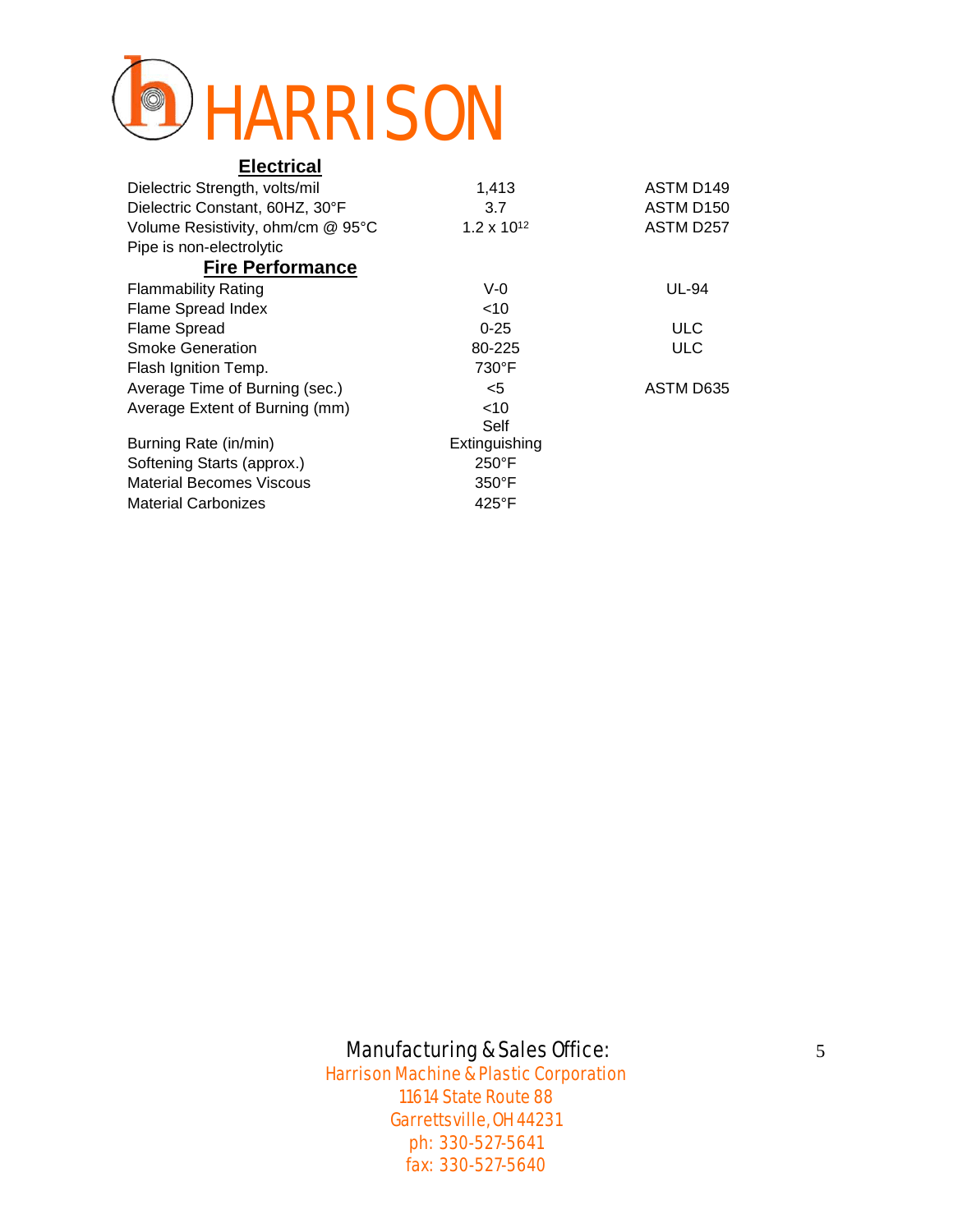

## PVC SHEET PHYSICAL PROPERTIES

**Standard specifications for Harrison PVC duct, pipe, fittings, and fabrication.**

#### **FABRICATED DUCT & DUCT FITTINGS: PVC ASTM D1784, Cell Class 12454-B. APPLIES TO SHEET IF USED.**

| <b>PROPERTY</b>                      | <b>ASTM TEST METHOD</b><br><b>VALUE</b> |                   | <b>UNITS</b>               |  |
|--------------------------------------|-----------------------------------------|-------------------|----------------------------|--|
| <b>Physical</b>                      |                                         |                   |                            |  |
| Density                              | 1.42                                    | D 792             | g/cm3                      |  |
| <b>Water Absorption</b>              | 0.06                                    | D 570             | $\%$                       |  |
| <b>Rockwell Hardness</b>             | 115                                     | D 785             | R Scale                    |  |
| <b>Shore Durometer</b>               | 89                                      | D 224             | D                          |  |
| <b>Cell Class</b>                    | 12454-B                                 | 1784              |                            |  |
| <b>Mechanical</b>                    |                                         |                   |                            |  |
| <b>Tensile Modulus</b>               | 411,000                                 | D 638             | psi                        |  |
| <b>Yield Strength</b>                | 7,500                                   | D 790             | psi                        |  |
| <b>Flexural Modulus</b>              | 481,000                                 | D 790             | psi                        |  |
| <b>Flexural Yield Strength</b>       | 12,800                                  | D 790             | psi                        |  |
| Izod Impact Strength                 | 1.0                                     | D 256             | ft-Ib/in                   |  |
| <b>Thermal</b>                       |                                         |                   |                            |  |
| Vicat Softening Point                | 83/181                                  | D <sub>1525</sub> | $^{\circ}$ C/ $^{\circ}$ F |  |
| Heat Deflection Temp (66 psi)        | 82/179                                  | D 648             | °C/°F                      |  |
| Heat Deflection Temp (264 psi)       | 80/176                                  | D 648             | °C/°F                      |  |
| Coefficient of Linear Expansion      | $5.8 \times 10^{-5}$                    | D 696             | in/in/°C                   |  |
| Coefficient of Linear Expansion      | $3.2 \times 10^{-5}$                    | D 696             | in/in/°F                   |  |
| <b>Flammability Ratings</b>          |                                         |                   |                            |  |
| Flame Spread Index                   | 20                                      | E 84              |                            |  |
| Flammability                         | $\overline{0}$                          | <b>UL 94V</b>     |                            |  |
| Flammability                         | Self-Extinguishing                      | D635              |                            |  |
| <b>Chemical</b>                      |                                         |                   |                            |  |
| <b>Chemical Resistance</b>           | Class B                                 | D 1784            |                            |  |
| <b>Electrical</b>                    |                                         |                   |                            |  |
| <b>Electrical Volume Resistivity</b> | $5.4 \times 10^{15}$                    | D 257             | Ohm/cm                     |  |
| <b>Dielectric Constant</b>           | 3.9                                     | D 150             | 60 Hz                      |  |
| <b>Dissipation Factor</b>            | 0.0096                                  | D 150             | 60 Hz                      |  |
| Loss Index                           | 0.030                                   | D 150             | 60 Hz                      |  |
| Dielectric Strength                  | 544                                     | D 149             | Volts/mil                  |  |

#### Manufacturing & Sales Office: 6 6 6 6 6 6 6 7 7 8 7 7 8 7 7 8 7 7 8 7 7 8 7 7 8 7 7 8 7 7 8 7 7 8 7 7 8 7 7 8 7 7 8 7 7 8 7 7 8 7 7 8 7 7 8 7 7 8 7 7 8 7 7 8 7 7 8 7 7 8 7 7 8 7 7 8 7 7 8 7 7 8 7 7 8 7 7 8 7 7 8 7 7 8 7 7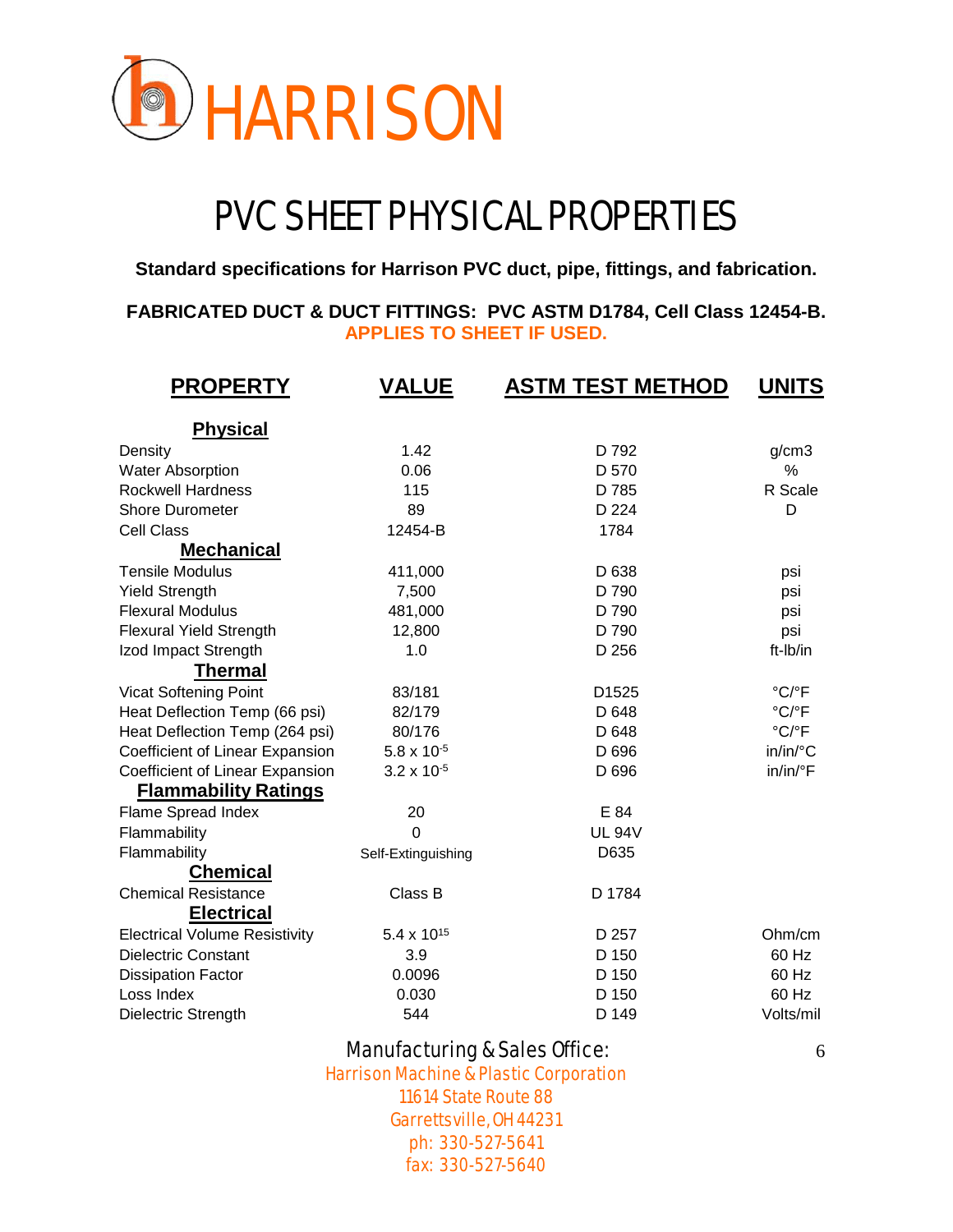

## CPVC DUCT PHYSICAL PROPERTIES

**CPVC duct is extruded from Corzan ® CPVC compounds as provided by Noveon, Inc. Fittings are fabricated from Corzan ® CPVC duct and/or sheet stock material manufacured with Corzan ® compounds.**

**Standard specifications for Harrison rigid CPVC duct, pipe, fittings and fabrication.**

**PIPE/DUCT & FITTINGS: CPVC, ASTM-D-1784, Cell Class 23447**

| <b>VALUE</b>          | <b>ASTM TEST METHOD</b>                                                             |
|-----------------------|-------------------------------------------------------------------------------------|
|                       |                                                                                     |
|                       | ASTM D1784                                                                          |
|                       |                                                                                     |
|                       |                                                                                     |
|                       | ASTM D792                                                                           |
|                       |                                                                                     |
| 0.03                  | ASTM D570                                                                           |
|                       | ASTM D785                                                                           |
|                       |                                                                                     |
| $C = 150$             |                                                                                     |
|                       |                                                                                     |
|                       | ASTM D638                                                                           |
| 370,000               | ASTM D638                                                                           |
| 12,500                | ASTM D790                                                                           |
| 360,000               | ASTM D790                                                                           |
| 10,000                | ASTM D695                                                                           |
| 196,000               | ASTM D695                                                                           |
| 2.6                   | ASTM D256                                                                           |
|                       |                                                                                     |
| $3.9 \times 10^{-5}$  | ASTM D696                                                                           |
|                       |                                                                                     |
| $3.27 \times 10^{-4}$ |                                                                                     |
| 0.95                  | ASTM C177                                                                           |
| 0.137                 |                                                                                     |
|                       |                                                                                     |
| 228°F                 | <b>ASTM D648</b>                                                                    |
|                       | 23447<br>$200^{\circ}$ F<br>Medium Gray<br>$1.53 \pm 0.02$<br>117<br>0.386<br>7,600 |

#### Manufacturing & Sales Office: 7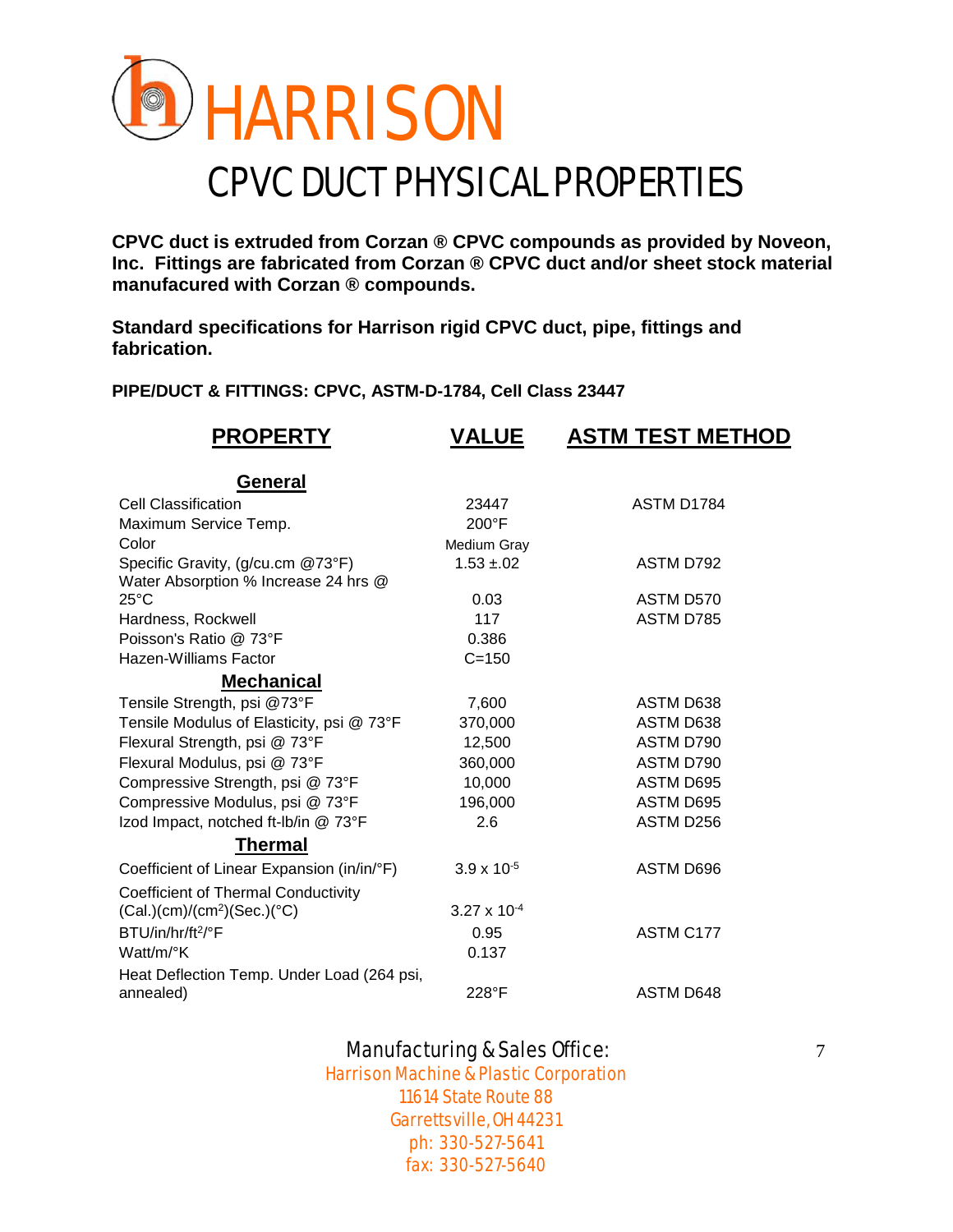

#### **Electrical**

| Dielectric Strength, volts/mil    | 1,250                | ASTM D149               |
|-----------------------------------|----------------------|-------------------------|
| Dielectric Constant, 60HZ, 30°F   | 3.70                 | ASTM D150               |
| Volume Resistivity, ohm/cm @ 73°F | $3.4 \times 10^{15}$ | ASTM D257               |
| Power Factor, 1,000 Hz            | 0.007%               | ASTM D150               |
| Pipe is non-electrolytic          |                      |                         |
| <b>Fire Performance</b>           |                      |                         |
| <b>Flammability Rating</b>        | V-0, 5VB, 5VA        | <b>UL-94</b>            |
| Flame Spread Index                | $<$ 10               |                         |
| <b>Flame Spread</b>               | < 25                 | <b>ASTM E-84/UL 723</b> |
|                                   | $25$                 | <b>ULC</b>              |
| <b>Smoke Generation</b>           | ≤50                  | <b>ASTM E-84/UL 723</b> |
|                                   | < 50                 | <b>ULC</b>              |
|                                   | Self -               |                         |
| Burning Rate (in/min)             | Extinguishing        |                         |
| Softening Starts (approx.)        | $295^{\circ}$ F      |                         |
| <b>Material Becomes Viscous</b>   | 395°F                |                         |
| <b>Material Carbonizes</b>        | 450°F                |                         |
| Limiting Oxygen Index (LOI)       | 60                   | ASTM D2863              |
| Flash Ignition Temp.              | 900°F                |                         |
| Average Time of Burning (sec.)    | $<$ 5                | ASTM D635               |
| Average Extent of Burning (mm)    | $<$ 10               |                         |
|                                   |                      |                         |

#### Manufacturing & Sales Office: 8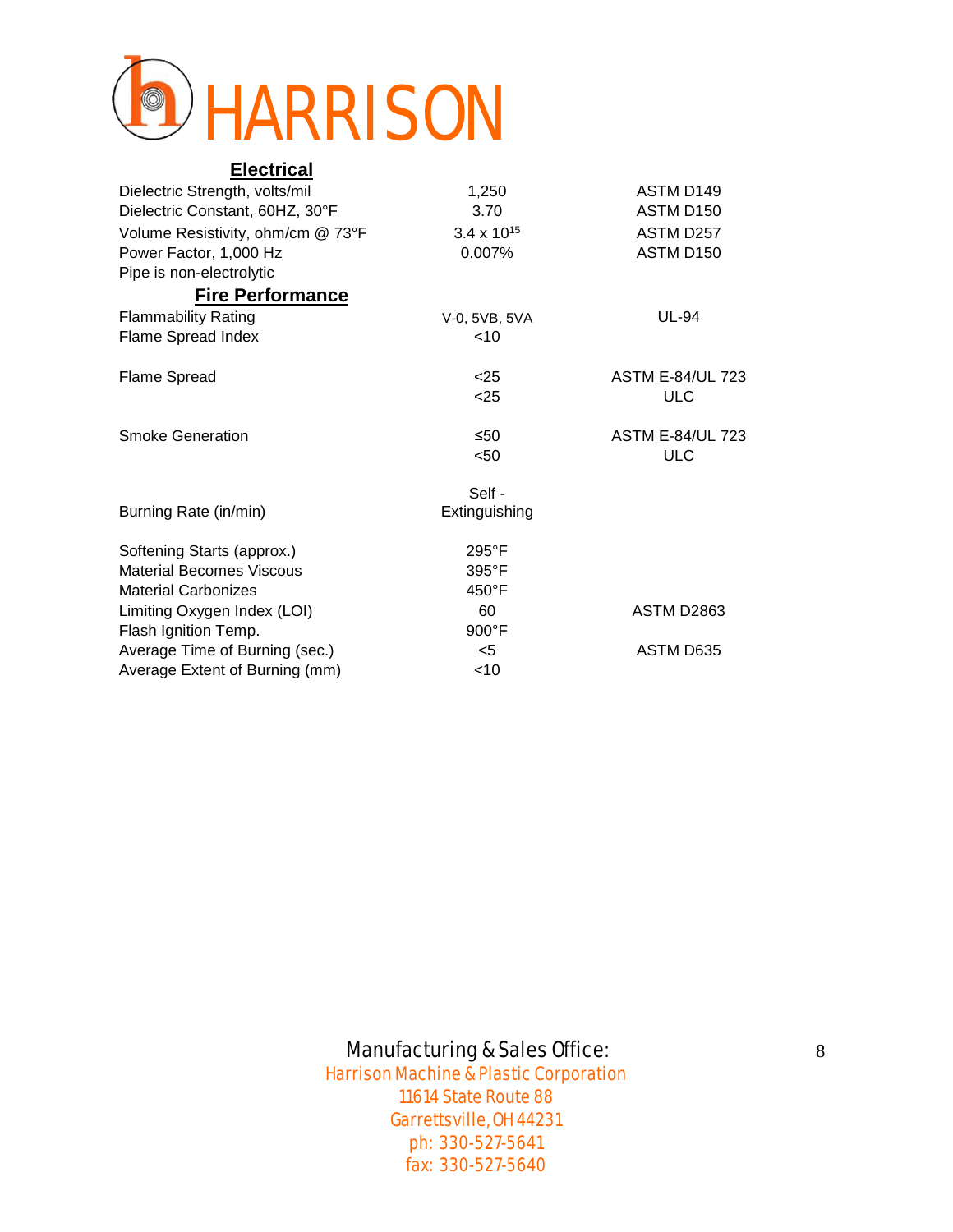

## CPVC SHEET PHYSICAL PROPERTIES

**Standard specifications for Harrison CPVC duct, pipe, fittings, and fabrication.**

#### **FABRICATED DUCT & DUCT FITTINGS: CPVC ASTM D1784, Cell Class 24446-B.**

#### **APPLIES TO SHEET IF USED.**

| <b>PROPERTY</b>                 | <b>VALUE</b>         | <b>ASTM TEST METHOD</b> | <b>UNITS</b>                  |
|---------------------------------|----------------------|-------------------------|-------------------------------|
| <b>Physical</b>                 |                      |                         |                               |
| Density                         | 1.47                 | D 792                   | g/cm3                         |
| <b>Water Absorption</b>         | 0.03                 | D 570                   | %                             |
| <b>Rockwell Hardness</b>        | 116                  | D 785                   | R Scale                       |
| <b>Cell Class</b>               | 24446-B              | D1784                   |                               |
| <b>Mechanical</b>               |                      |                         |                               |
| <b>Tensile Strength</b>         | 7,300                | D 638                   | psi                           |
| <b>Flexural Strength</b>        | 14,300               | D 790                   | psi                           |
| <b>Flexural Modulus</b>         | 361,000              | D 790                   | psi                           |
| <b>Compressive Strength</b>     | 10,100               | D 695                   | psi                           |
| <b>Compressive Modulus</b>      | 196,000              | D 695                   | psi                           |
| Izod Impact (Notched)           | 9                    | D 256                   | Ft-/lb/ino.n                  |
| <b>Thermal</b>                  |                      |                         |                               |
| Heat Deflection Temp (264 psi)  | 198                  | D 648                   | °F                            |
| Coefficient of Linear Expansion | 3.86 x 10-5          | D 696                   | in/in/°F                      |
| <b>Thermal Conductivity</b>     | 0.95                 | C 177                   | BTU/in/hr/ft <sup>3/°</sup> F |
| <b>Flammability Ratings</b>     |                      |                         |                               |
| Flammability                    | 0.062"               | <b>UL 94</b>            | V-O, 5VB, 5VA                 |
| Flame Spread Index              | 15                   | E 84                    |                               |
| Limiting Oxygen Index           | 60                   | D 2863                  | $\%$                          |
| <b>Electrical</b>               |                      |                         |                               |
| <b>Volume Resistivity</b>       | $3.4 \times 10^{15}$ | D 257                   | Ohm/cm                        |
| <b>Dielectric Constant</b>      | 3.7                  | D 150                   | 60 Hz                         |
| Dielectric Strength             | 1250                 | D 147                   | Volt/MIL                      |
| Power Factor                    | 0.007%               | D 150                   | 1000 HZ                       |

#### Manufacturing & Sales Office: 9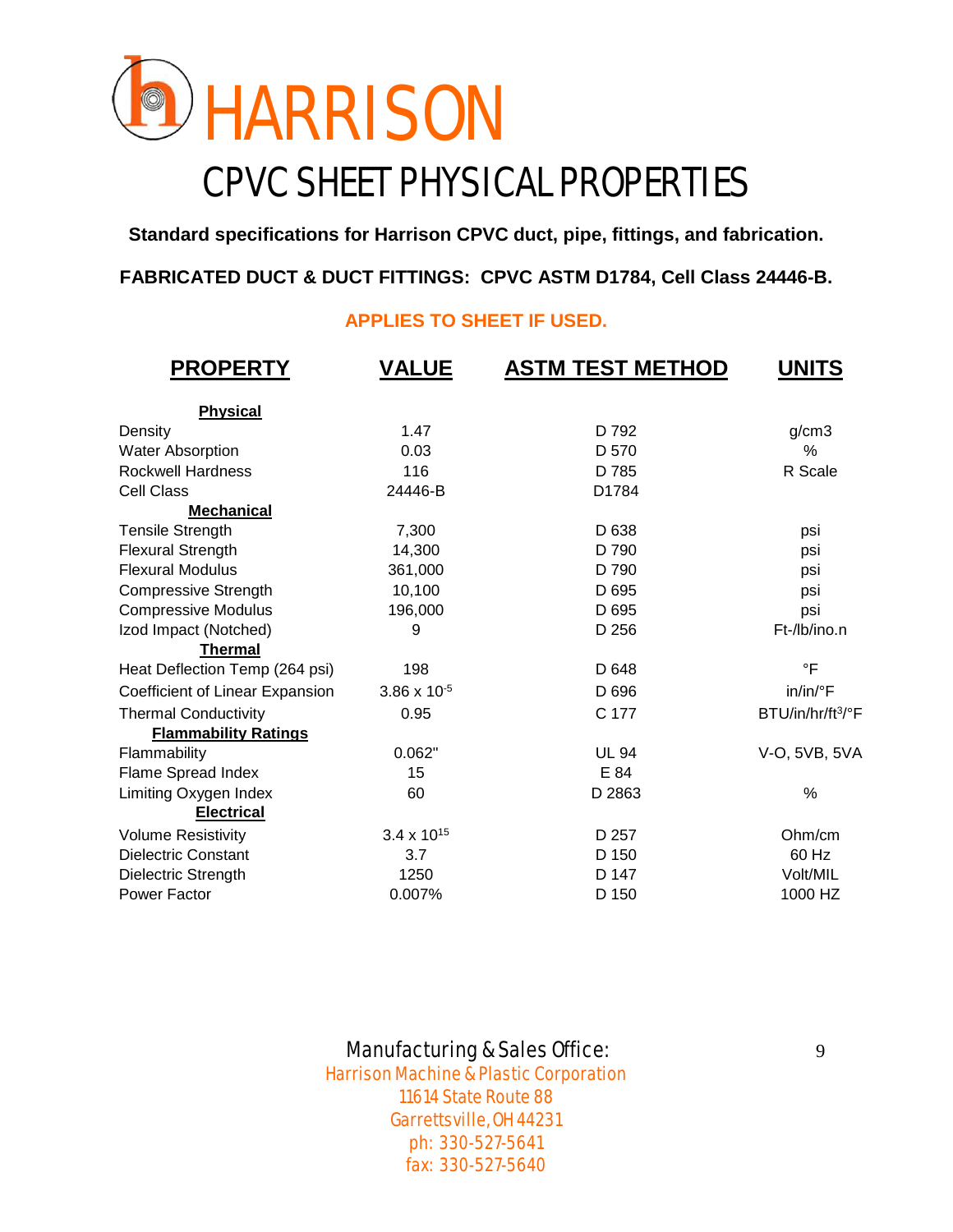

#### HARRISON SUPERDUCT ® INSTALLATION (PVC)

As fittings described in our catalog are built to Harrison specifications, Harrison can also provide systems to SMACNA specifications upon request. The SMACNA manual (Thermoplastics Duct (PVC) Construction Manual), is a good source of information for those involved in the specification and installation of PVC duct systems.

Another excellent information resource publication, used extensively by Harrison, is the "Industrial-Ventilation Manual of Recommended Practice". This book covers all phases of designing and sizing of an industrial ventilation system. It is an excellent educational tool.

Beyond these two resources, Harrison offers the following recommendations, relative to system installation, based on years of field experience.

HARRISON SUPERDUCT ® duct systems are easily assembled since they basically consist of fittings that are bell-end to receive plain-end duct, or in the case of plain-end fittings and pipe they are assembled using sleeve couplings.

In the case of square and rectangular HARRISON SUPERDUCT ® systems, these are always either welded together or connected by bolted flanges. Solvent cement is never used.

#### *Reference Material*

Thermoplastic Duct Construction Manual, Published by the Sheet Metal & Air Conditioning National Association, Inc.,4201 Lafayette Center Drive, Chantilly, VA 22021

Industrial Ventilation Manual, Published by the American Conference of Governmental Industrial Hygientists, Cincinnati, OH

#### GENERAL

In diameters thru 14", Harrison has found that HARRISON SUPERDUCT ® systems can be readily joined via the solvent cement method. Beyond 14", the actual cementing and drying times become so protracted that sections of large duct cannot be maneuvered into position quickly enough to effect a good solvent fusion before the cement hardens and dries.

It is our experience that with systems above 14", they should be joined via the hot-air welding method, using PVC welding rod and welding guns available thru Harrison on either a rental or purchase basis.

#### SOLVENT CEMENT WELDING

Solvent cement welding is by far the most widely used process for joining PVC pipe & duct. Properly assembled, it is certainly the easiest way to make quality sealed joints.

To avoid the needless expense of repairing, perhaps back-welding a faulty joint, the following key points are emphasized to ensure quality ioints:

1. Solvent cementing should not be attempted at temperatures below 40º F or much above 90º F. Joints should not be made in hot, direct sunlight.

2. Remove all burrs and chips from any duct that has been cut. With a clean, dry, cotton rag wipe away any surface contamination on the surfaces that are to be joined. If the surfaces are wet i.e. condensation, **DO NOT ATTEMPT TO JOIN THEM**- they will fail.

3. Using an applicator, approximately half the size of the duct diameter, apply **PRIMER.** The function of primer, in making quality joints, is to penetrate and soften the hard surfaces of

#### Manufacturing & Sales Office: 10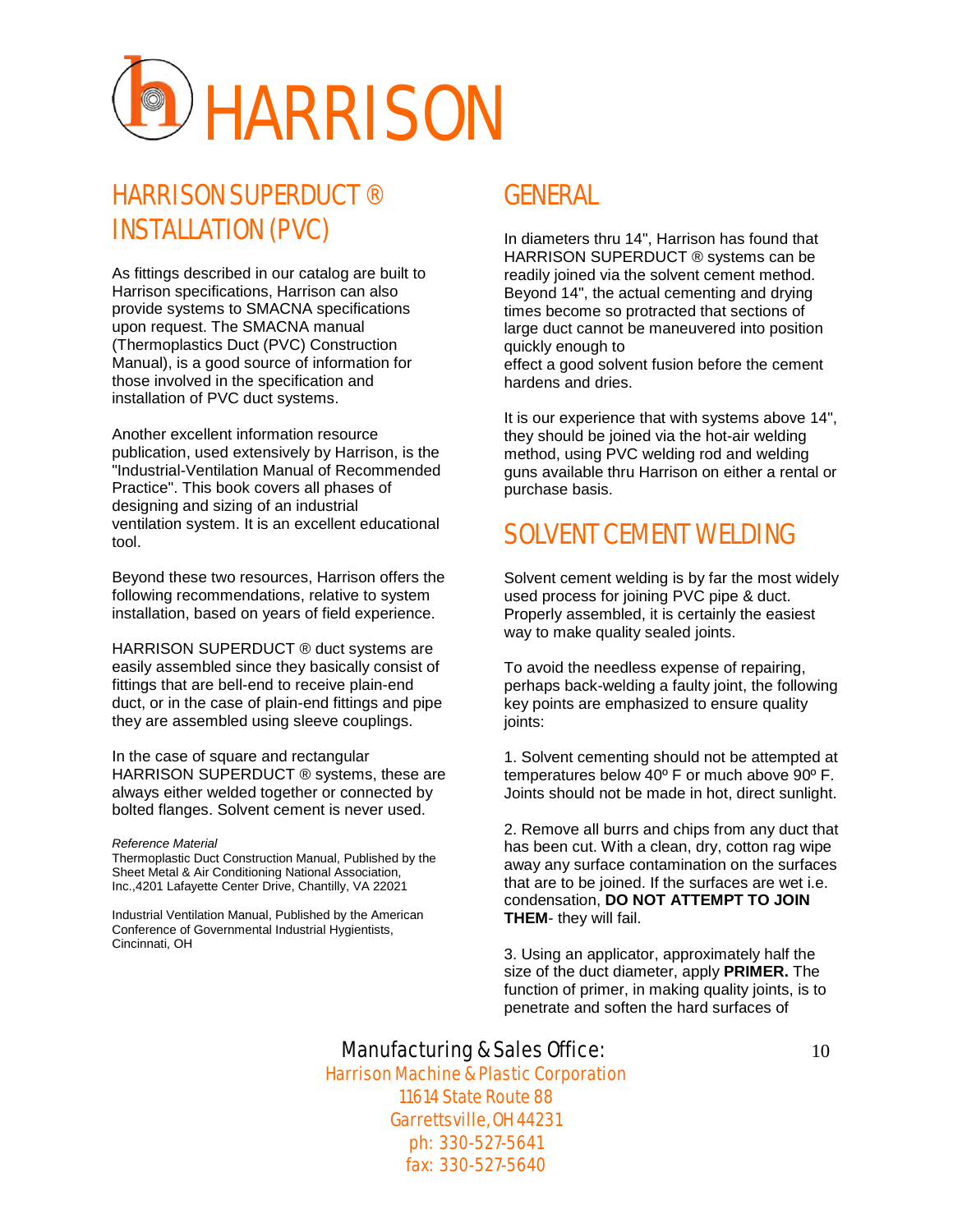

#### SOLVENT CEMENT WELDING (CONT'D)

extruded PVC duct. This must be done on **BOTH** surfaces to be joined. A simple

rule of thumb, in checking the adequacy of surface priming, is the ability to scrape a few thousandths of the softened PVC surface.

#### 4. **DO NOT ALLOW THE PRIMER TO DRY**

before applying the solvent. Once the two surfaces to be joined have been fitted together, give the joint a quarter twist to thoroughly mix the two solvent reduced surfaces.

There are several sources of primer and PVC solvent cement on the market. Before starting an installation, consult with your supplier of primer and solvent cement for advice on the best product to use for your application and work environment.

#### HOT AIR WELDING

Above 14" diameters, it is Harrison's experience that duct and fitting connections should be hotair welded using PVC welding rod and welding guns that are available from Harrison.

Harrison usually welds each joint using three passes of 5/32" PVC welding rod.

Before welding, each joint should be prepared by cleaning the duct & fitting surfaces of any dirt, oil or other contaminant. This will ensure good fusion conditions.

Once the duct and belled-end fitting or coupling are securely seated, the fit should be secured by "tacking" the joint with a hot-air welding gun. The process of "tacking" creates a PVC fusion between the two components, holding them in a position for the actual welding. Another benefit of "tacking" is that it seals the gap between the

two components, so that during the actual hotair welding, the PVC welding rod and the two

#### HOT AIR WELDING (CONT'D)

surfaces being joined are adequately heated to the point of a strong weld. If the joint were not

first tacked then the hot air from the welding gun would pass through the gap resulting in the surfaces to be welded receiving heat inadequate for fusion with the welding rod. This would result in "cold joints" that are brittle and subject to failure under stress.

#### HANGERS AND SUPPORTS

| <b>Duct</b><br><b>Diameter</b> | Min.<br><b>Clamp</b>         | Rod<br>Max.<br><b>Center</b> | <b>Material</b><br>Dia.<br><b>Spacing</b> |
|--------------------------------|------------------------------|------------------------------|-------------------------------------------|
| $18"$ and<br>below             | $1\frac{1}{4} \times 1/8$ "  | $\frac{1}{4}$                | 8 feet                                    |
| $19"$ thru<br>32"              | $1\frac{1}{2} \times 3/16$ " | 3/8"                         | 8 feet                                    |
| 33" and<br>above               | $2 \times 3/16"$             | 3/8"                         | 5 feet                                    |

Maximum distance between vertical supports should be no more than 16 feet.

#### APPLICATION GUIDELINES

The primary limitation of PVC material is the recommended environmental temperature limit of 140º F (60º C).

HARRISON SUPERDUCT® PVC & CPVC pipe and fittings are not intended for underground use.

Although Type I PVC can be satisfactorily used for many applications at temperatures of up to 140º F,

CPVC shall carry a maximum operating temperature of 200°F.

#### Manufacturing & Sales Office: 11